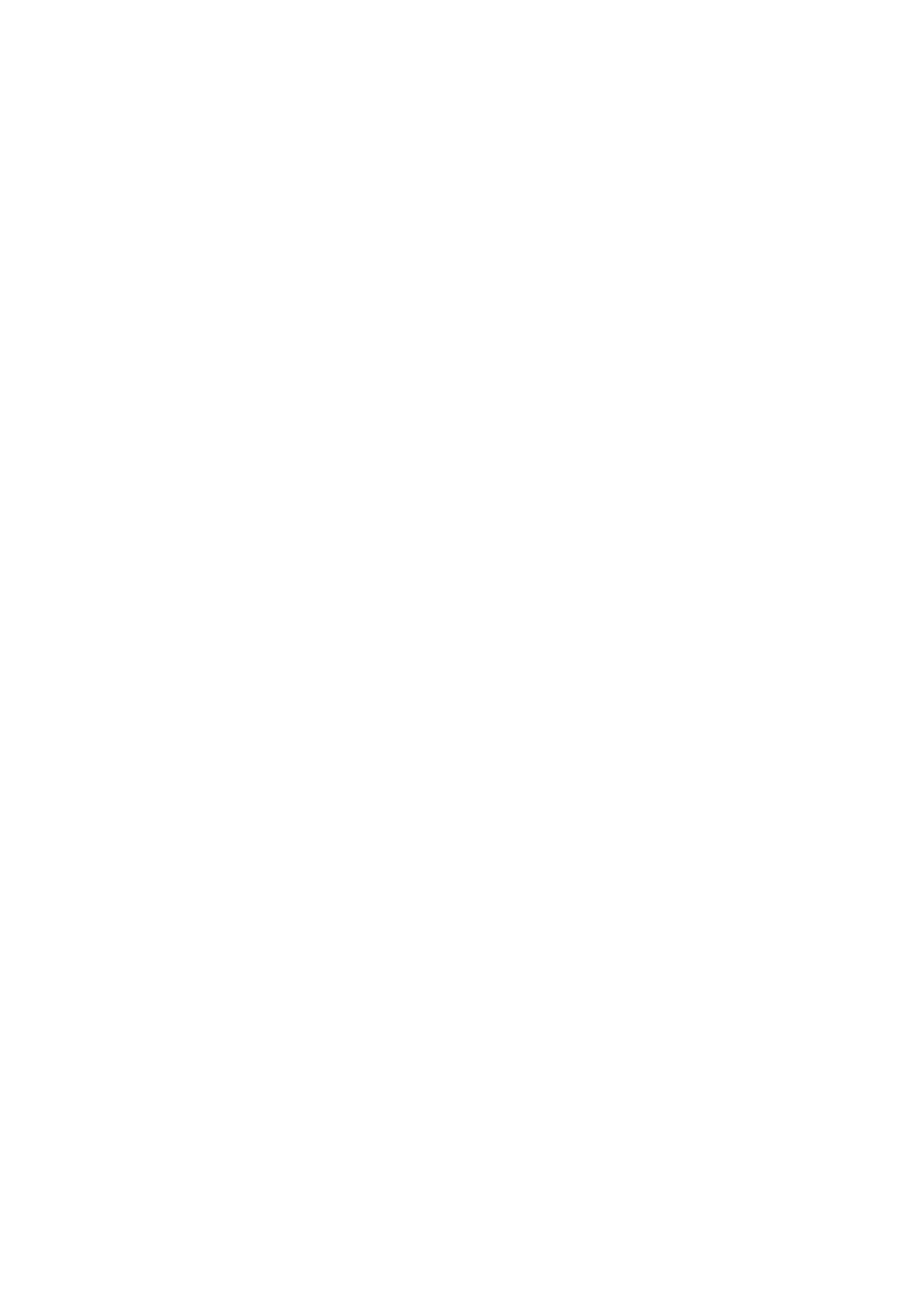### Accelerating the Livelink/PIMS Live (online)/Enterprise Workspace/ Units/Powe Deployment of Offshore

Executive Summary

February 2011

IEA-RETD

Mott MacDonald, 1 Atlantic Quay, Broomielaw, Glasgow G2 8JB, United Kingdom T +44(0) 141 222 4500 F +44(0) 141 221 2048, W www.mottmac.com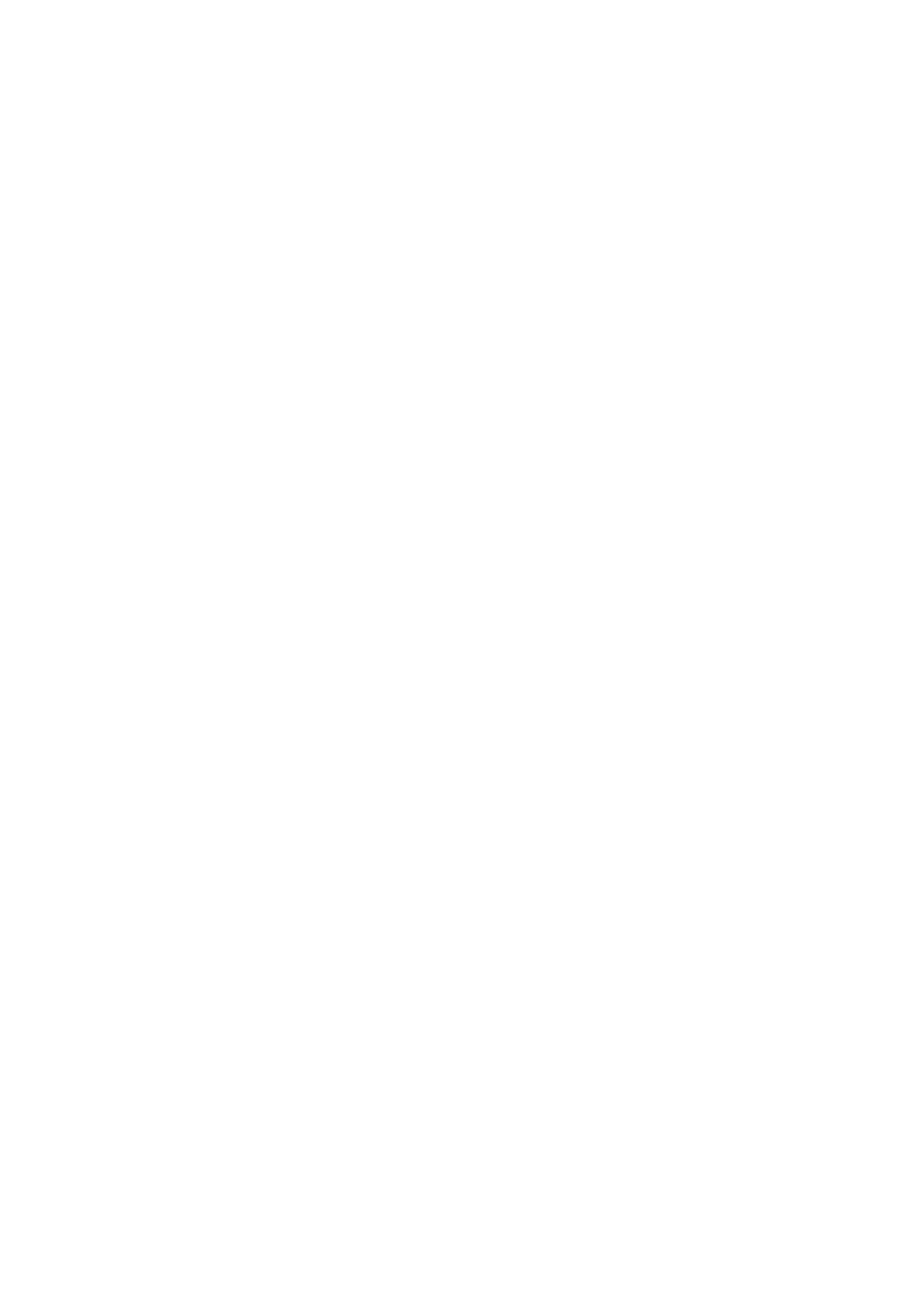

## Issue and revision record

**Revision Date Criginator Checker Approver Description**<br>A 15 February Various G Dudziak C Kolliatsas Final Exec Sur A 15 February Various G Dudziak C Kolliatsas Final Exec Summary

**Acknowledgments:** Michael Paunescu (Chair, Natural Resources Canda), Kjell Olav Skjølsvik (Enova Norway), Matthew Kennedy (SEAI Ireland), Melanie Nadeau (Natural Resources Canda), Mette Cramer Buch (Danish Energy Agency), Steffen Nielsen (Permanent Delegation of Denmark to the OECD), Dorthe Vinther (Energinet Denmark), Hoyt Battey (US Department of Energy), Kristian Petrick (RETD Operating Agent, All Green Energies, Spain).

This document is issued for the party which commissioned it and for specific purposes connected with the above-captioned project only. It should not be relied upon by any other party or used for any other purpose.

We accept no responsibility for the consequences of this document being relied upon by any other party, or being used for any other purpose, or containing any error or omission which is due to an error or omission in data supplied to us by other parties

This document contains confidential information and proprietary intellectual property. It should not be shown to other parties without consent from us and from the party which commissioned it.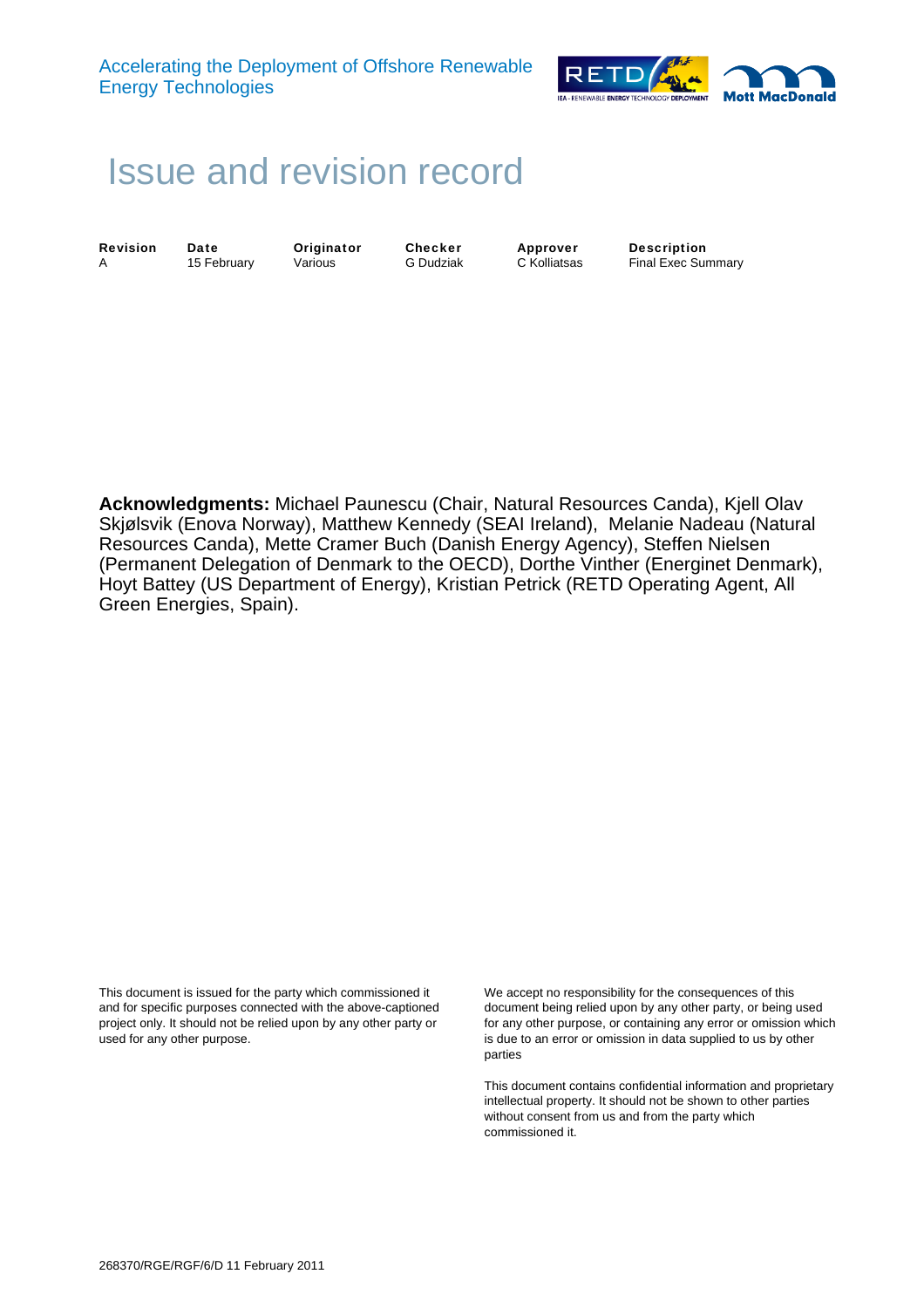



### Executive Summary

The Implementing Agreement on Renewable Energy Technology Development of the International Energy Agency (IEA-RETD) has appointed MacDonald (MM) to support its role of assisting policy makers and project developers to better understand the specifics of offshore renewable energy and to give them practical guidelines on how to foster its deployment. The report focuses on the ten RETD member countries (Canada, Denmark, France, Germany, Ireland, Italy, Japan, Netherlands, Norway, UK) as well as eight other countries which have shown activity in the marine renewable industry (Belgium, China, Finland, Portugal, Spain, Sweden, Taiwan and USA).

World electricity production continues to increase and in 2009 reached approximately 17,000 TWh/year. The electricity production process is creating a significant burden on global resources and renewable energy technologies are increasingly part of the mix to meet the challenge of rising energy demand whilst minimising negative environmental impacts.

The world theoretical resource from offshore renewables (wind, wave and tidal) is estimated to be between 260,000 and 330,000 TWh/year, illustrating the potential significance of the available resource. The opportunity to harvest this vast resource has been identified by governments and academia together with commercial project and technology developers, who aim to capitalise in a rapidly expanding market.

Of all the marine technologies, offshore wind is the front runner with projects operating since the early 1990s. Even though the offshore wind sector is experiencing high growth, the industry is far from mature and big challenges lie ahead with projects being planned for deployment further offshore, in deeper locations, with larger machine and technological advancements.

For the wave and tidal sector, a large number of devices are under development with no particular design having yet emerged as clear front runner. The various technologies are at different stages of development with some prototypes currently being tested at full scale and commercial projects expected in the near future.

Due to the harsh and difficult to access environment in which these devices have to be installed and operated, the associated risks (technical and non-technical) are higher than for onshore technologies. Complete removal of such risks is not feasible; however, mitigation measures can reduce these risks to an acceptable level to facilitate project development.

World electricity production in 2009: **17,000** TWh/year

Theoretical potential of offshore resource: **260,000** to **330,000** TWh/year

The risks are higher for offshore technologies, but mitigation measures can reduce these to an acceptable level for development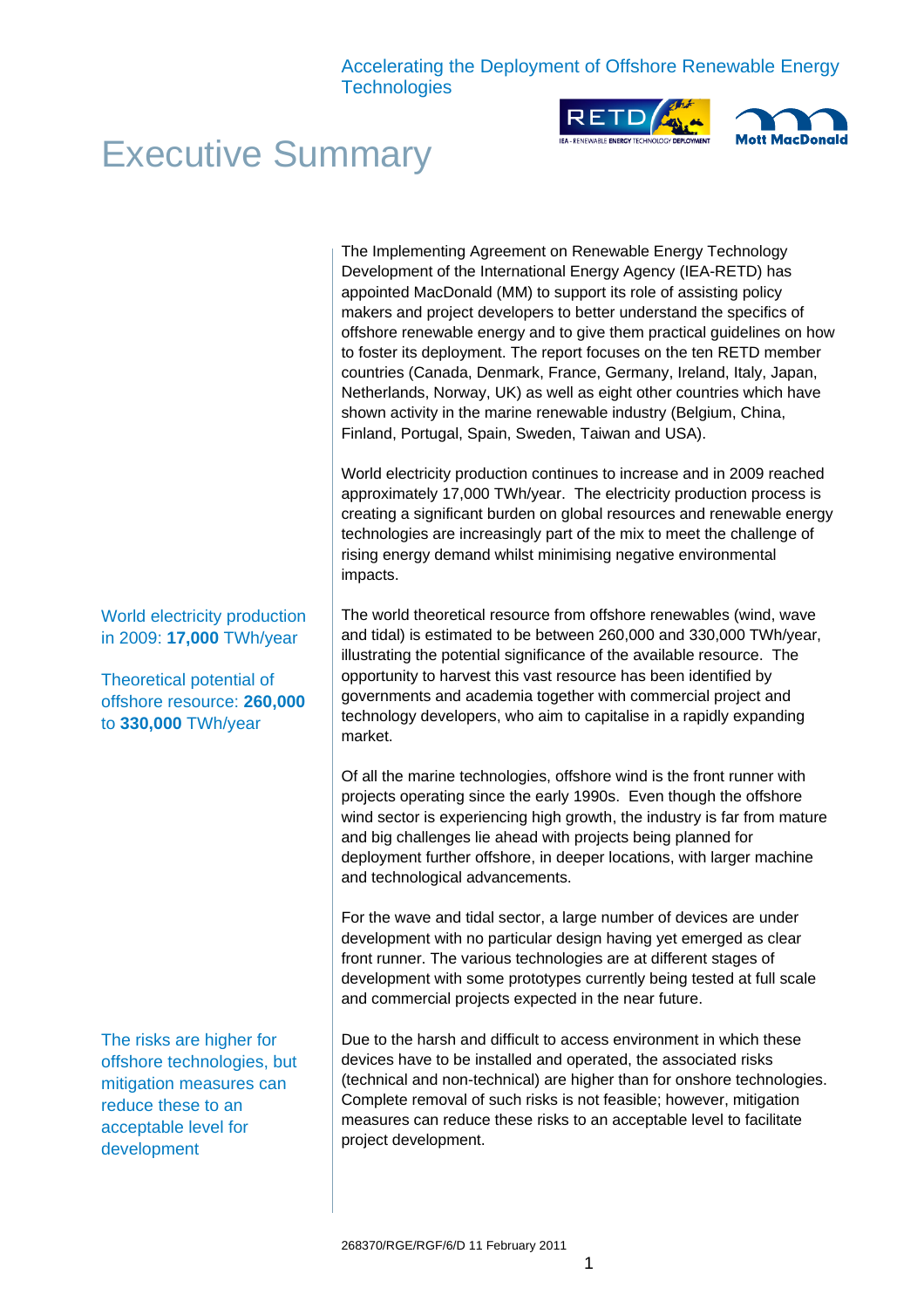



#### **Costs**

Financing is the biggest barrier to the deployment of marine energy projects

A range of financing options is available – project finance has been used for offshore wind



Source: Aquamarine Power

Regardless of the mitigation measures, the costs of marine projects remain high and uncertain, resulting in financing of a marine project being the biggest barrier for their deployment.

Offshore wind is currently the cheapest of the marine technologies in terms of cost of energy for an installed project (including transmission connections to the shore) with a range of 120-250 €/MWh. Cost of energy estimated for near future pre-commercial wave energy projects are in the region of 140-530 €/MWh whereas for tidal energy arrays these costs range from 110 to 220 €/MWh installed. Cost of energy for commercial wave and tidal devices should be treated carefully as the uncertainty inherent in these estimates is very high.

#### **Financing**

There are a number of financing options available for projects developed by the private sector which are primarily balance sheet and project finance. Each option has its benefits and drawbacks. The characteristics of individual projects and their sponsoring organisations typically dictate which one of these financing options is best suited for a particular project. Balance sheet finance using debt raised corporately is cheaper, involves less parties and control of the project remains firmly with the owner; it is however capital intensive and the risk of failure lies entirely with the owner. On the other hand, project finance allows greater leverage from the available funds for sponsors' equity investment; however, it is typically more expensive and complex and an element of control over the project is afforded to the lenders. One solution is to finance construction projects on balance sheet and move to project finance on completion, recycling development capital into new projects.

To date, wave and tidal stream projects have not been project financed. With the most advanced technologies typically at a precommercial/prototype stage, they are seen as containing large amounts of technology and performance risks. Funding for technology deployment to date has tended to tap venture capital or public sector development support sources. Project developments are mainly pursued by utilities. A project finance model may emerge in the future once the technologies have been de-risked.

#### **Tariff Support**

The lack of long term or stable policy commitments from governments is another significant barrier as it affects developer and market confidence. Furthermore, in many countries, the level of financial support provided (feed in tariff or tradable certificates) often appears either insufficient or at best marginal in order to provide sufficiently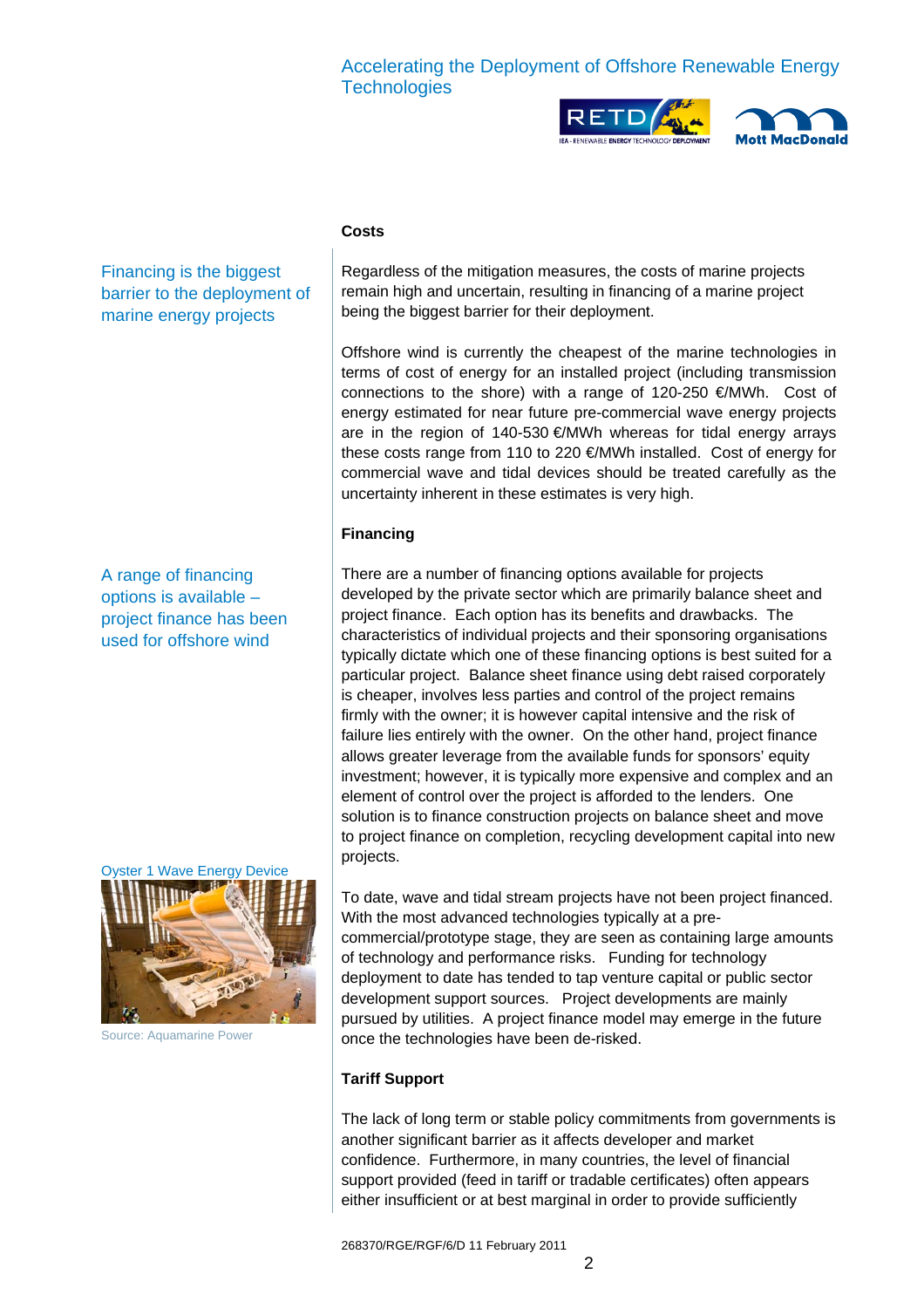



Confidence in long term market opportunities is instrumental for the private sector investors – countries with strong leadership have enjoyed success with offshore wind

Complex permitting processes are a barrier to offshore projects

One-stop shops and prepermitted areas could remove this barrier

3-bladed horizontal axis turbine offshore wind turbine at EnBW Baltic 1 offshore wind farm



Source: Mott MacDonald

attractive returns to investors compared to lower risk investment options in other sectors.

Confidence in long term market opportunities is required from the private sector in order to trigger the investment decisions necessary to the development of a supply chain for the offshore renewable sector. At the national level, governments can heavily influence and coordinate the development of required infrastructures (such as harbours and grid). The importance of public support for marine technologies is illustrated by the success offshore wind has had in some countries were such barrier was removed. Countries that have shown strong political leadership and tailored financial incentives, such as Belgium, Denmark, Germany and the UK, are leading the way in terms of deployment.

#### **Planning and Permitting**

Complex permitting processes are another major barrier to offshore renewable energy projects development in most countries. Prescriptive planning conditions or requirements limit projects and technologies design options and can significantly increase timescale and development costs. A number of regulatory barriers are also delaying or preventing the changes required in the onshore and offshore grid infrastructure in order to accommodate offshore (and onshore) renewable expansion plans. Deployment timescales can be greatly increased as a result of these barriers.

While the permitting processes are diverse and country specific, lessons can be learned from the countries that have had more success with offshore wind. Streamlined application procedures, one-stop shops, pre-permitted areas are some of the potential mitigation measures to planning and permitting barriers. The allocation of seabed rights to competent and construction focussed developers is also important in order to avoid sites being leased to developers more interested in speculative applications or without the necessary resource to progress the development of projects.

#### **Technologies**

Offshore wind turbine technologies are based on the three bladed upwind horizontal axis design, although new concepts are being developed. Offshore wind foundations can be split into six broad categories (monopile, multipile, gravity base, jacket, suction cup and floating foundations). Their suitability is mainly linked to water depth and seabed conditions.

Wave and tidal energy technologies are at a much earlier stage of development compared to offshore wind. A wide range of technologies and designs are currently being developed. The main tidal energy designs include horizontal axis turbines, vertical axis turbine, and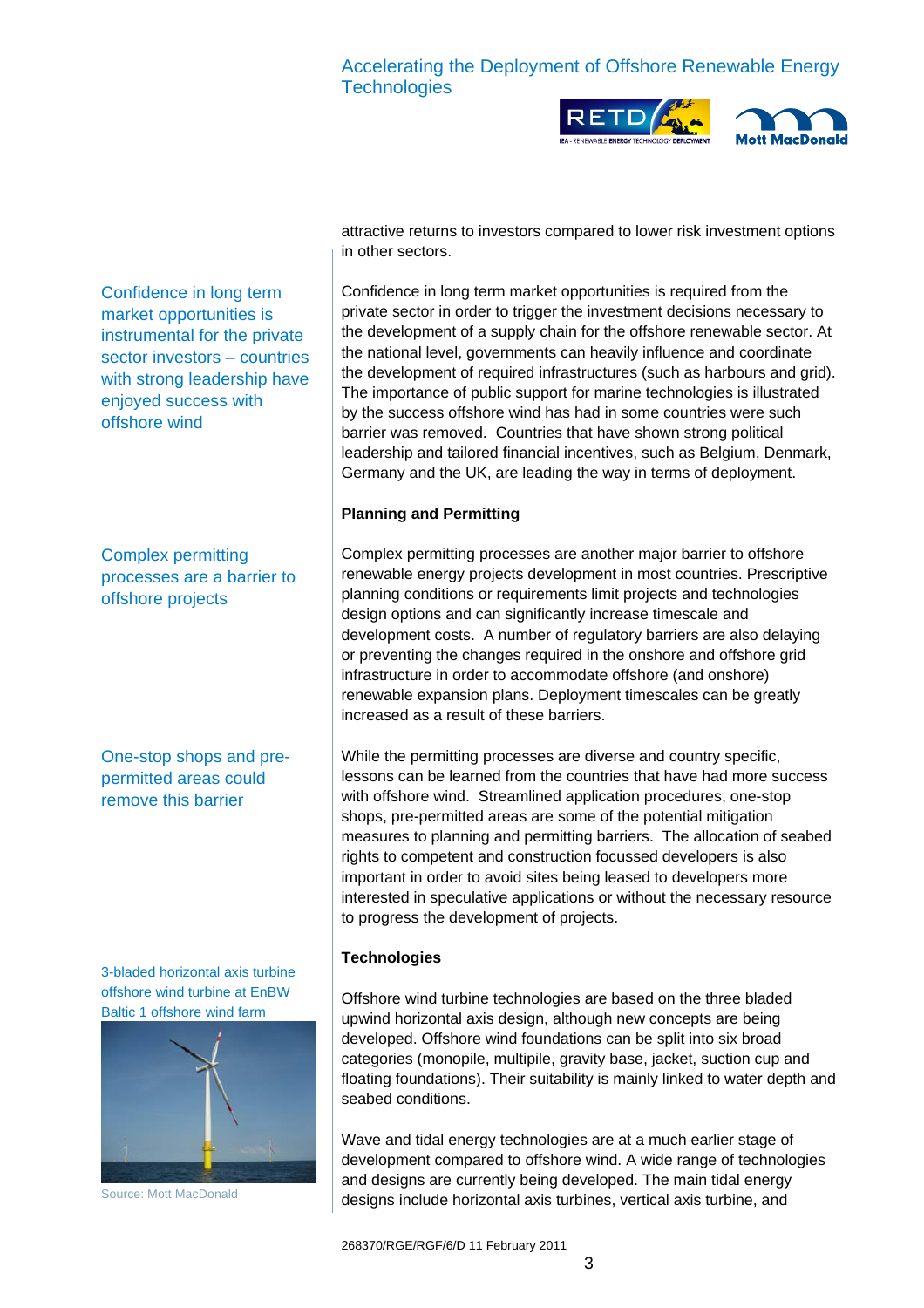



oscillating hydrofoil. Wave energy designs are more diverse and main categories include attenuators, point absorbers, oscillating water column (OWC), oscillating wave surge converters, and overtopping designs.

Floating marine energy devices require mooring systems, for which there are various designs available or under development. Seagen horizontal axis tidal

> The main technical challenges and barriers shared by all marine renewable energy technologies include technology and design optimisation, reliability, installation and decommissioning, operation and maintenance, grid connection and integration. Considerable investments will be required in onshore and offshore grid infrastructure in order to accommodate for the large expected expansion in variable generation capacity from offshore renewable energy projects. In some parts of the world, the optimal topology of this expansion needs to be considered at a supra-national rather than national level. Technical barriers are surmountable but usually impact the cost of offshore renewable energy project and technologies.

#### **Research, Development, Demonstration and Green Employment**

Research, Development and Demonstration (RD&D) activities performed directly by the private sector or financially supported or promoted by public funding are instrumental to the removal or mitigation of technical barriers and through creating domestic intellectual capital can also support green employment and the development of future industries. The importance of the support that can be provided by publicly funded RD&D activities is particularly relevant for the more immature technologies given the lower investment capacity of the private sector and longer timescales involved. Direct involvement and possibly co-investment from private companies into RD&D activities should be maximised.

#### **Other Barriers**

Other barriers include health and safety, environmental and other sea users considerations, supply chain constraints and skills shortages. While all these issues are important and have to be dealt with, mitigation measures can reduce their impact.

The reduction or mitigation of health and safety barriers can be achieved by a strong industry culture, supported by staff training, compliance to legislative requirement, best practices and standards, as well as through technical innovations.

The main mitigation measures in order to ensure the minimisation of environmental barriers and acceptance from other sea users are early engagement with all stakeholders, appropriate marine spatial planning



Source: Marine Current Turbines

Health and safety, the environment, other sea users, supply chain constraints and skills shortages are also key barriers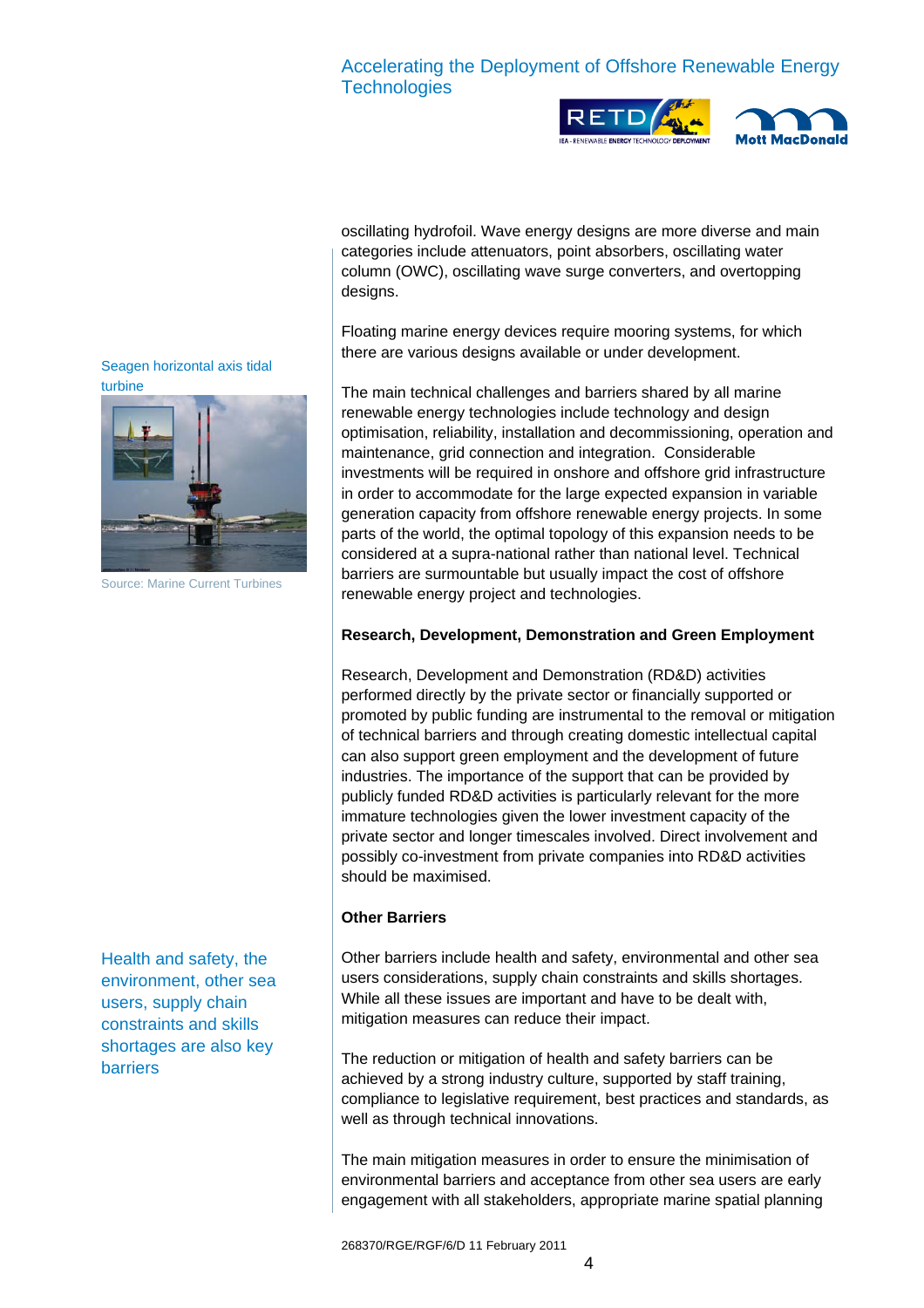



Substation installation by floating crane at EnBW Baltic 1 offshore wind farm



Source: Mott MacDonald

Developers should follow best practice to reduce the risk of failed projects

and adoption of the recommendations from the Environmental Impact Assessment (EIA).

The infrastructure, products and services supply chains need to be vastly developed in order to increase competition and avoid shortages. This can be delivered by private sector investment, but only if governments establish sufficient confidence in the long term market opportunities.

The removal of skills barriers requires the active promotion of the various employment and careers opportunities provided by the offshore renewable energy industry, as well as the development of training courses and programmes tailored to the needs of the industry.

#### **Project Development**

Developers are recommended to follow best practice at all stages of projects lifecycle, from pre-feasibility, development, design, construction, operation and decommissioning.



Examples of such best practices include definition of clear project objectives and development strategy, early consultation with other stakeholders, and creation of a risk register to be maintained as a live document throughout the project life as a tool to record and then address the key project risks.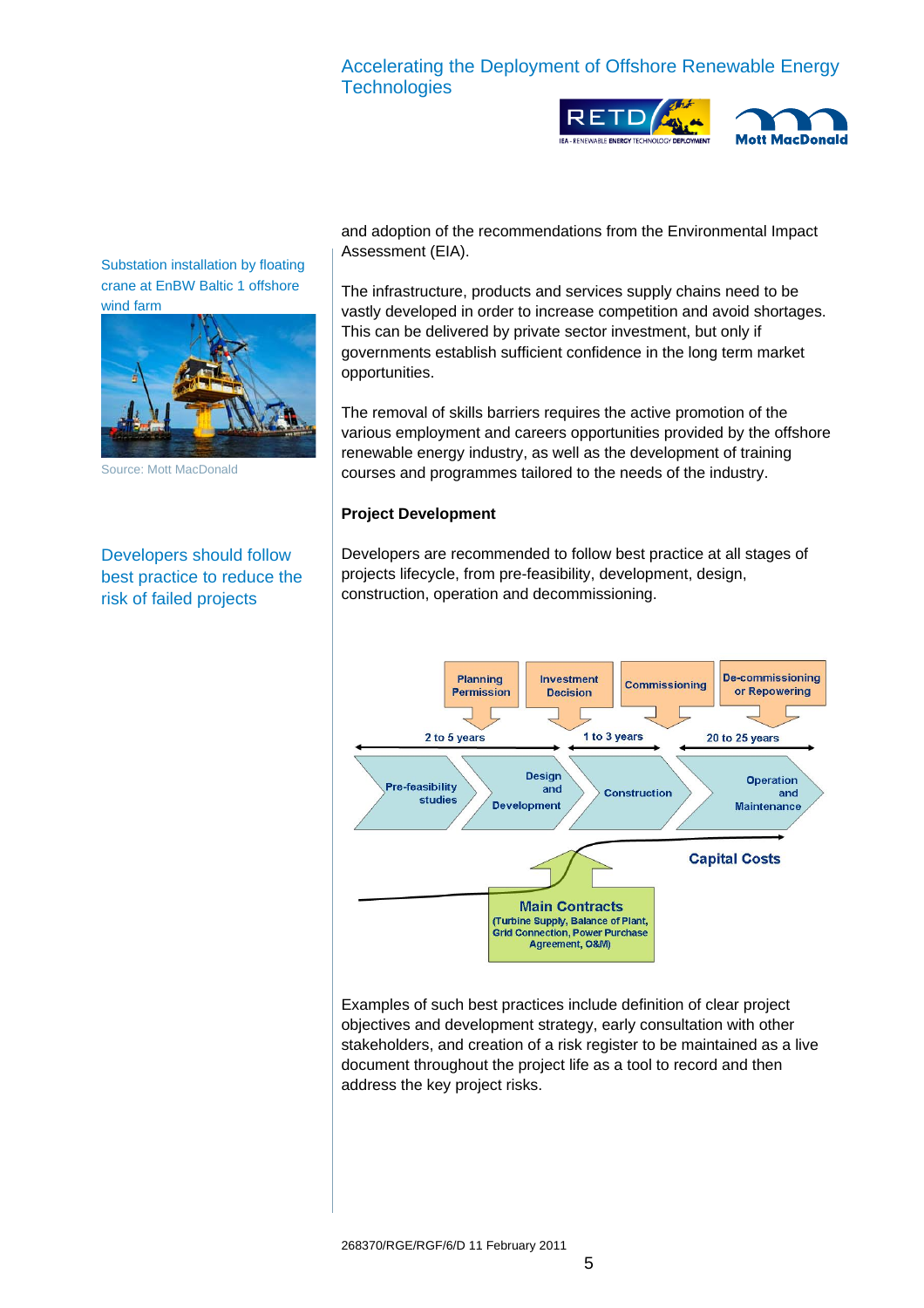



#### **Model Policy Framework**

A conceptual Model Policy Framework that promotes offshore development needs to include strategic support mechanisms, stable regulatory regimes, efficient permitting and grid connections and access to finance. Such framework also needs to include measures supporting innovation and competition. The support mechanisms will have two distinct roles:

- Create an orderly environment in which developers can work; and;
- De-risk this new industry.

The latter mechanisms will need to be formulated so they can be diminished or withdrawn as experience is gained to reduce costs to taxpayers or electricity consumers, and give developers rewards proportionate to their risks.

The proposed Model Policy Framework should include the following aspects:

- **Market Creation** Provide flexible support mechanisms appropriately sized for the size of risk undertaken and the overall desired capacity to be derived from offshore renewables. This may take the form of:
	- o "Phased" tariffs, whereby initial prototype/pilot projects are implemented in relatively calm waters to enable to industry to go through a lessons learned process, with later projects receiving less support once learning has occurred, and/or
	- o Tariffs that are flexible depending on the offshore resource, water depth and distance from shore of particular sites, or
	- o A tendered capacity model where tariffs are bid to develop projects at particular sites.
- **Straightforward Permitting** One-stop agencies instead of engagement with a large number of government agencies. Permitting requirements should be clear from the outset. Defining offshore development zones whereby offshore projects can be developed.
- **Grid connection facilitated**  Clear arrangements to provide the necessary grid connection (onshore and potentially

A Model Policy Framework will include clear actions to remove barriers and accelerate deployment

Dedicated flexible support mechanisms will help create markets

One-stop shops lead to straightforward permitting